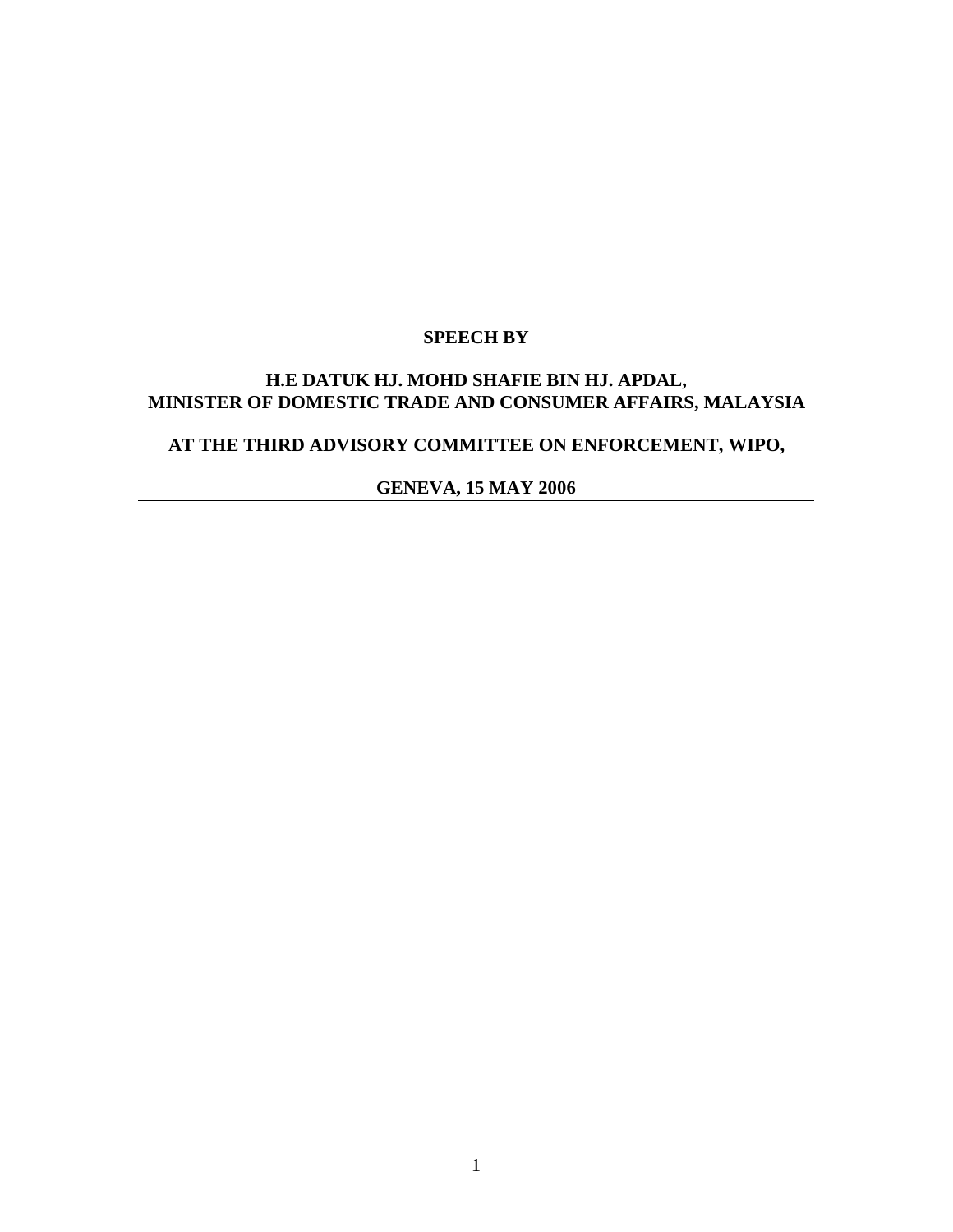## **SPEECH BY H.E DATUK HJ. MOHD SHAFIE BIN HJ. APDAL, MINISTER OF DOMESTIC TRADE AND CONSUMER AFFAIRS, MALAYSIA AT THE THIRD ADVISORY COMMITTEE ON ENFORCEMENT, WIPO, GENEVA, 15 MAY 2006**

At the outset I would like to thank the World Intellectual Property Organization for having invited me to address at this opening session of the Third Advisory Committee on Enforcement. I am happy that this gathering is going to discuss issues like raising awareness of decision makers in the public and private sectors, training of law enforcement officials, and education of adult consumers and the young generation. I am also told that WIPO would share with us its recent activities in the field of intellectual property enforcement, and finally there would be putting of minds together to chalk out future work in the area of enforcement. Therefore in a nutshell, this gathering offers a perfect platform for rich deliberations and concrete decisions.

#### Ladies and Gentlemen,

As we all know counterfeiting and piracy cut across every individual, people, society, interest group and country. Therefore it is certainly a cause for concern for each of us. Already several governments, regional associations and world bodies are increasingly taking up the issue of enforcement. This clearly indicates that WIPO is not acting in isolation. It is an undeniable fact that the whole world is with WIPO in spirit in addressing the issue at hand.

#### Ladies and Gentlemen,

We are all addressing the issue of enforcement under the roof of WIPO that advocates enforcement measures through treaties that are directly under its purview as well as those mentioned in the TRIPS Agreement of the World Trade Organization. Article 3 of the Convention that established the World Intellectual Property Organization advocates the protection of intellectual property throughout the world, in cooperation with its member states. There are also provisions in the Paris Convention, Berne Convention, Rome Convention, WIPO Copyright Treaty and the WIPO Performances and Phonograms Treaty for enforcement measures. Part three of the TRIPS Agreement sets minimum standards for effective IP enforcement procedures. It is upon such firm foundation that we are gathered here to address this august gathering.

#### Ladies and Gentlemen,

Let me discuss the underlying trends in piracy and counterfeiting that have called for stronger enforcement measures. We are all well informed that worldwide trade in counterfeit and pirated products is growing at an alarming rate, much bigger in size and scope than what our mortal minds could conceive. Today IP - related products dominate goods flowing across international borders. Unfortunately a big portion of these goods is infringing goods. The shocking truth is that the value of these pirated and counterfeiting goods runs into millions, nay billions of dollars. While we acknowledge that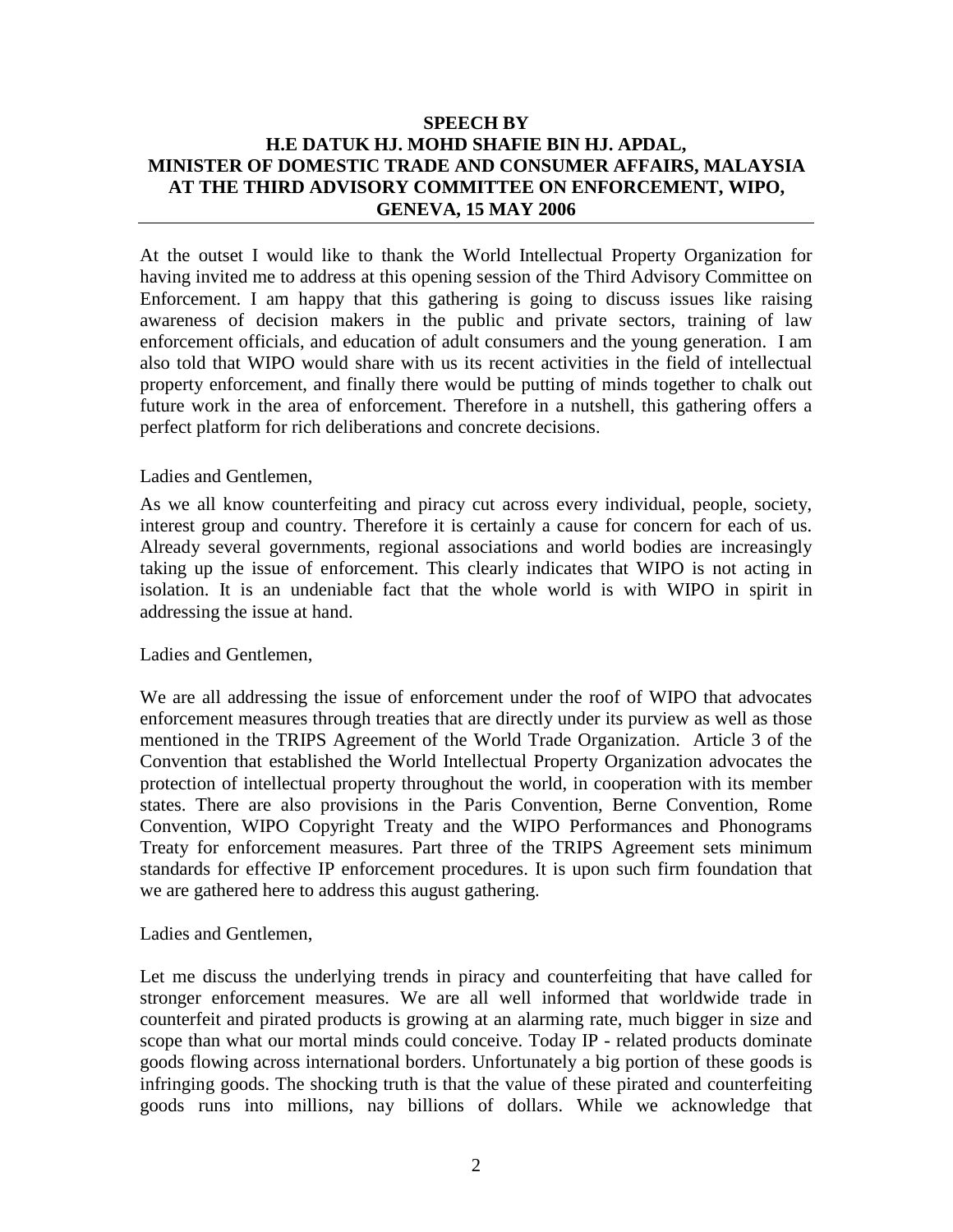counterfeiting and piracy are rampant, it is difficult to get statistics on the level of these activities, as such activities are shrouded in secrecy. However, it is generally said that piracy and counterfeiting activities on a global scale are said to represent between 5 and 7% of world trade. This is an alarming figure dangerous enough to easily upset the world economic equilibrium. With the rapid quickening of globalization, problems of piracy and counterfeiting will worsen to unimaginable dimensions. Technology is an asset and a liability as well. This is because new and modern technologies enable almost exact reproductions of original products where brands are duplicated to resemble the original, and the unsuspecting consumers are easily duped! Online piracy by means of downloadable media or streaming media is also growing at an alarming level. With the advent of broadband facilities, full-length movies could be downloaded within a few hours. This issue is already a cause for concern.

Ladies and Gentlemen,

Having addressed the growing trend in counterfeiting and piracy let me then lead into my next area of discussion. Why do we have to address enforcement? The reasons are far too many to be listed. But I shall delve into some salient aspects.

- First, specific industries have become the direct target of counterfeit and piracy, and this is threatening the very existence of such industries such as computer software, film industry and the music industry.
- Second, there are reports that organized criminal networks control the counterfeiting and piracy activities. No government in the world should condone such criminal activities run by mafias and other underground elements
- Third, rampant occurrence of counterfeiting and piracy is also rapidly dampening the spirit of the business communities. Intellectual property theft stifles innovation and deters honest entrepreneurs from investing in product and market development.
- Four, countries that aim to increase the value of their exports by using their intellectual capital are also hampered in their efforts by counterfeiting and piracy.
- Five, in many countries fast-moving consumer goods lose a big portion of market share to counterfeits. This poses economic drainage.
- Six, counterfeiting and piracy do pose revenue losses to governments. This deprives governments of revenues needed for the country's infrastructure and other priorities.
- Seven, counterfeiting and piracy threaten the lives of the multitudes across the globe. Medicines, surgical equipments, food, apparel, soft drinks, cigarettes, electrical appliances, toys, aircraft and vehicle parts are all affected and all particularly affect lives of people.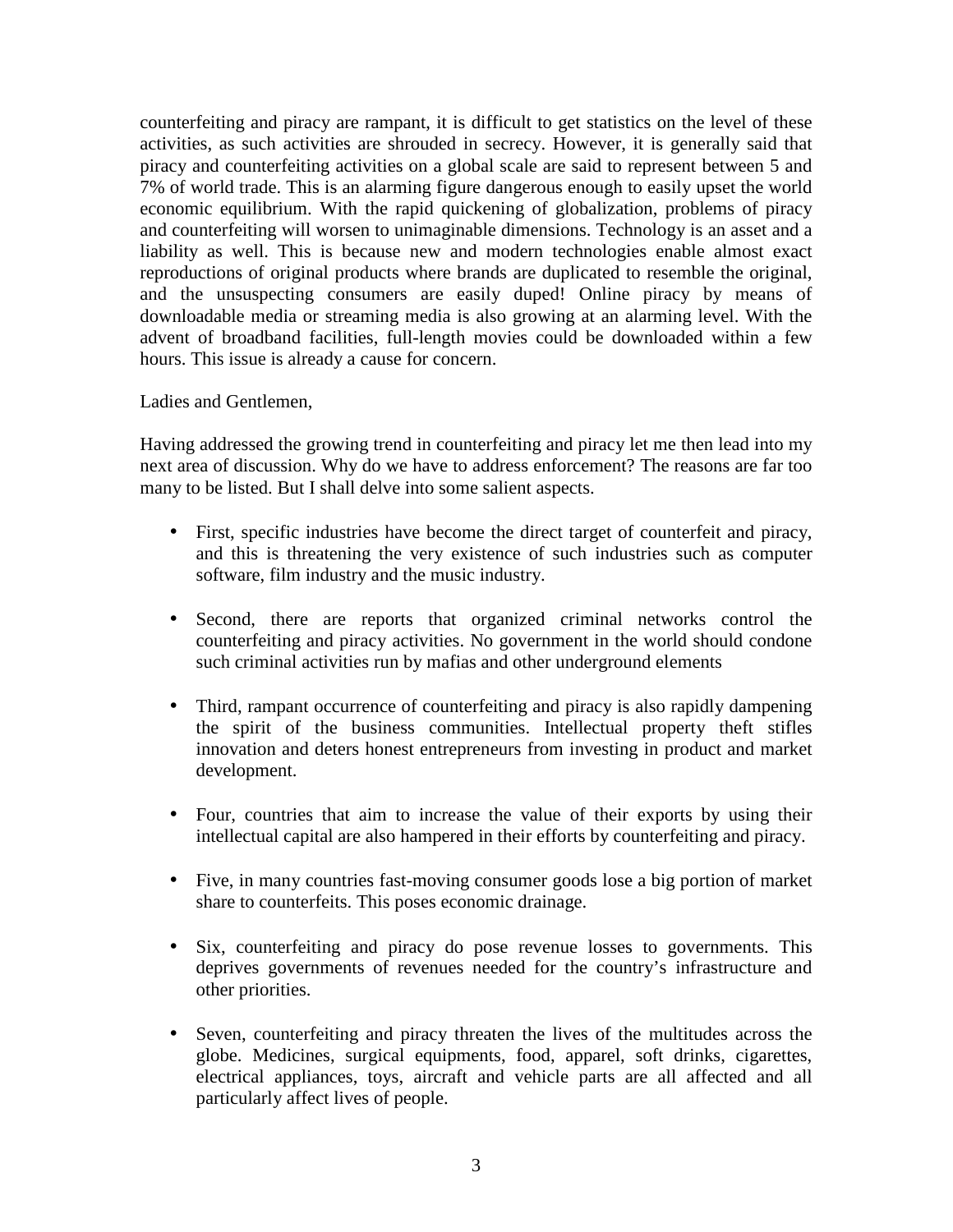#### Ladies and Gentlemen,

Although IP owners are given exclusive rights, these rights assume no meaning when they are not matched with appropriate remedies. Remedies for infringement of IP rights rest with effective enforcement measures. Enforcement actions becomes more complex, with a number of players coming into the fore of action, such as IP owners, enforcement officers, attorneys, judges, customs, police, prosecutors and administrative authorities. Coupled with this wide range of key players, IP enforcement also involves minute details of procedures, remedies, structure and specialization of courts and appellate bodies, cost of litigation and legal advice. In order to enforce his IP rights successfully, the right holder has to take into account, therefore, a large number of legal issues and practical considerations. Allow me to say some possible approaches on the matter.

#### Ladies and Gentlemen,

Political will is uppermost in deciding the destiny of enforcement measure in all countries. Most of the enforcement measures had paid off handsomely only when there had been political will, meaning government's commitment and direct involvement as it is the government that frames policies, provide the funds, pool the resources and run prosecutions in the courts.

While the governments provide the laws and infrastructure, IP rights holders as owners of private properties should rightfully lead the way to protect these rights. The right holders should take up civil actions on their own and should not depend solely on government to take actions. He must become his own policeman, monitor and take action to stop any infringement of his rights. Again there must also be a holistic approach, involving many parties of interest, such as government ministries, enforcement authorities, industry, non governmental organizations, customs and the police.

#### Ladies and Gentlemen,

I wish to go into some details on border measures, as this is one aspect that continues to remain an area of conflict and contention between right holders and the authorities. While enforcement officers and policemen act within domestic boundaries, the customs officials become the guards at the border. Let me say that customs control is not an easy and straightforward task. In practice, the procedures and levels of effectiveness continue to vary significantly from country to country. Even though they guard at the border, it is again the right owners who are summoned to play a central and crucial role in achieving effective customs action. The effectiveness of the border measures is left to the close cooperation and collaboration between the right holders and the customs authorities.. But there are also practical problems to be looked into. In many countries the customs officers do not act on their own volition or freewill. They only come into the picture when informed, tipped off or on random checking. As it is the right holders who know best the details of the origin of such goods, he is duty bound to provide the needed information. The undeniable fact is that it can be an uphill task for customs authorities to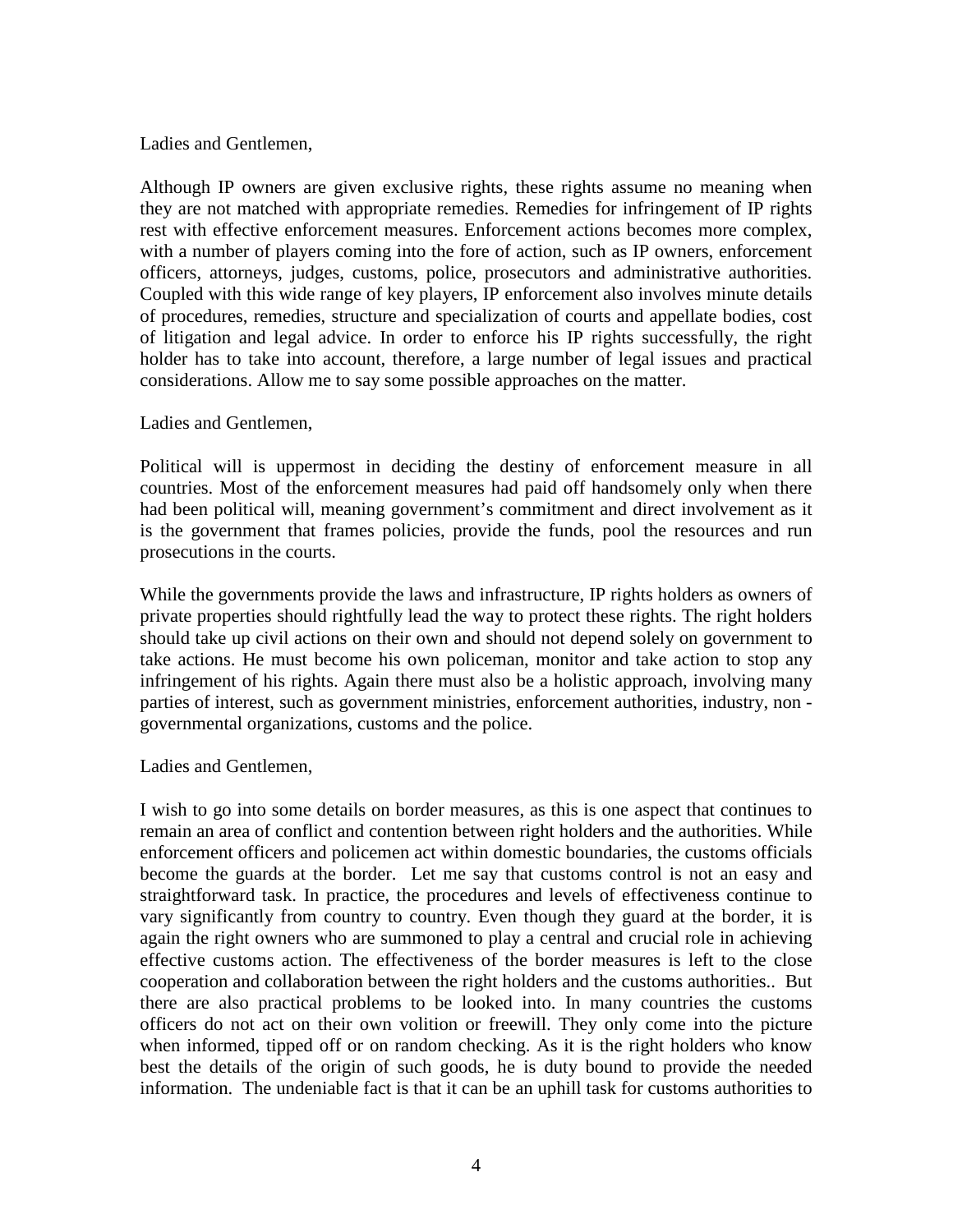deal with rights owners who do not always give the right level of support and concise information. Customs need rights holders to provide detailed information on products, routes and normal shipping patterns in order to detect counterfeits. The right holders unfortunately do not always have all these minute details.

## Ladies and Gentlemen,

Strong legislations and effective administrative infrastructures are important for acquisition of IP rights. Yet the fact remains that mere acquisition of IP rights is of little economic value if these rights cannot be translated into effective enforcement. Deterrent sentences spelt out in the IP laws may provide the parameters for conviction or punishment. But mere provision of sound laws does not always guarantee effective enforcement. Strong and deterrent laws would only be appreciated as paper tigers, if they are not accompanied by strong enforcement measures. Some countries advocate imprisonment for those involved in counterfeiting activities, while other countries are satisfied with imposition of fines. Counterfeiters must end up behind bars, not just pay up the fines and continue with the same business of infringement!

#### Ladies and Gentlemen,

Let us not forget that we are dealing with criminals who are intelligent, cunning and shrewd. As we draft new laws, rules and regulations, these criminals always find ways and means to escape the grip of the laws. Therefore to counteract enforcement bodies should have officers who are highly trained to tackle these criminals swiftly and effectively. In Malaysia we have a special dedicated team of 300 enforcement officers to work around the clock to act against these pirates and counterfeiters. More often than not it's a "cat and mouse" game.

#### Ladies and Gentlemen,

The tail end of any enforcement is the prevalence of sound judiciary. There has to be a judiciary system that acts with speed and efficiency. Justice delayed is justice denied, so echo the legal fraternity. In the judiciary a degree of IP specialization will be of great advantage to the members of the bench because it is only through experience that judges can be relied on to make the most sound and appropriate decisions in intellectual property cases, and by so doing mete out proper justice. Members of the bench would have to be well conversant in the IP laws. It is for this reason that numerous tailor made seminars are being organized for judges and prosecutors alike in a noble and wise effort to enable faster disposal of cases.

#### Ladies and Gentlemen,

In simple economics, where there is no demand, the supply goes down. So the demand should be diminished first. That is to say that the consumers should be convinced to stop buying the illegal IP products. The consumers by and large do not seem to understand the gravity of supporting illegal copies. With modern technology, perfect illegal copies are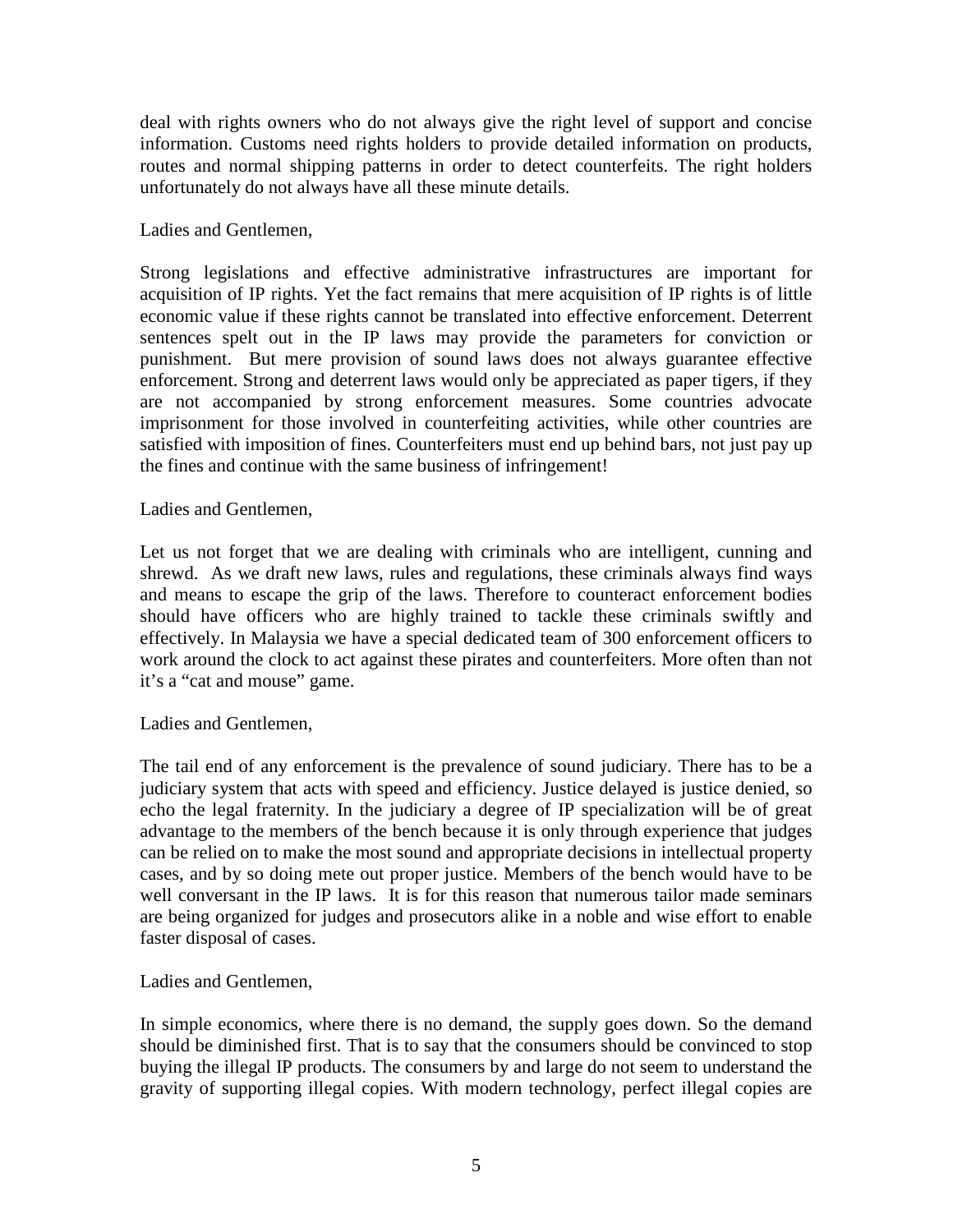made, and they are cheap as well. So the consumer's mind goes for a good, which is as good as the original and yet cheap. He shall not be dissuaded until and unless he is convinced that he is assisting and abetting the culprits in killing the IP owners and their creativity. This is where the education of the public comes into play. Some countries have been able to suppress counterfeiting and piracy on account of their aggressive campaigns against counterfeiting and piracy, by way of dissemination of publications, media statements, seminars and other form of awareness programs. That is to say in a wider context, the consumers too would have to be roped in to fight against this cancerous disease of piracy and counterfeiting. In some countries there are efforts to introduce the subject of IP into the school curriculum. Through such education, the next generation would grow to be an IP respecting one.

Ladies and Gentlemen,

You may be interested to listen to the Malaysian experience in the area of Enforcement of IP rights. Malaysia is seriously committed to eradication of counterfeiting and piracy activities. Several practical measures are being taken to address the piracy situation in Malaysia.

## **ENFORCEMENT AGENCIES**

There are various agencies enforcing IP rights in Malaysia, prominent among which is the Enforcement Division of the Ministry of Domestic Trade and Consumer Affairs. The IP related laws that this Enforcement Division enforces are the Copyright Act 1987, Trade Descriptions Act 1972, and the Optical Discs Act 2000. The numerical strength of the enforcement officers in the Ministry of Domestic Trade and Consumer Affairs was strengthened recently. There are now 57 branches with 2,174 personnel across the country.

## **ANTI PIRACY TASK FORCE**

When piracy activities were rampant as early as 1999 a high level Anti Piracy Task Force was formed with the Minister of Domestic Trade and Consumer Affairs sitting as Chairman. This Task Force was made up of both government agencies and private sectors involved in IP business. The laws of the various government agencies that were pooled together for effective enforcement were the Copyright Act 1987, Film Censorship Act 2002; Printing Press and Publications Act 1984; Film Development Act 1984; Price Control Order 1980; Customs Act 1967; Trade Descriptions Act 1972 and the Local Authorities by-Laws. Since the formation of this Task Force till 7 May 2006 165,635 raids have been conducted throughout the country which culminated in 38,721 cases being taken under the various laws by the multitude of agencies involved in the battle against piracy and counterfeit. Goods worth US113 million have been seized.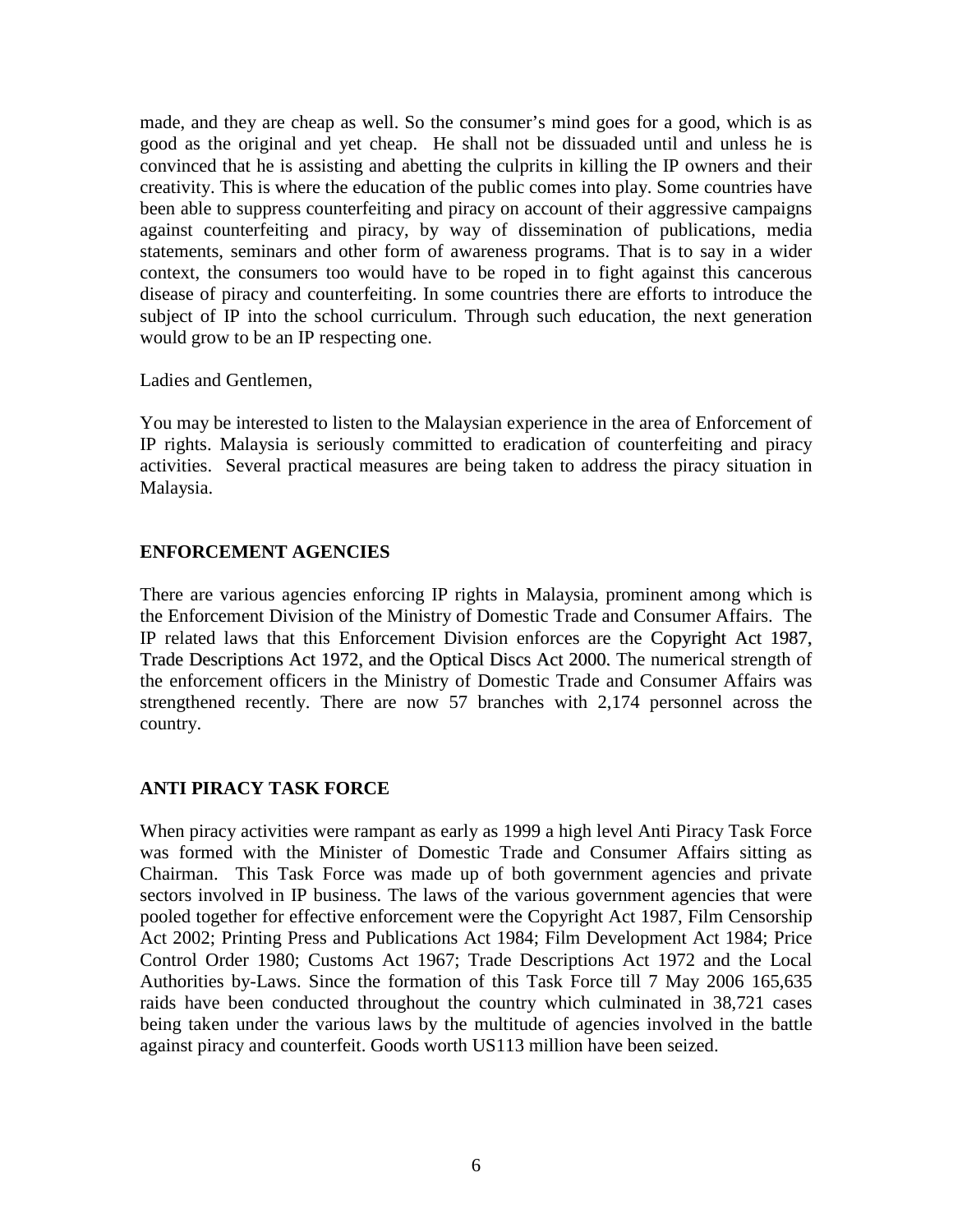## **SPECIAL TASK FORCE TO COMBAT COUNTERFEIT PRODUCTS**

A Special Task Force to Combat Counterfeit Products made up of the Royal Police, Royal Customs Department, the Ministry of Health, Pharmaceutical Industries, the Energy Commission, SIRIM BERHAD, the Cigarette Manufacturing Industries and other related associations and guilds have also participated actively in discussions and in coordinating joint raids and enforcement activities.

#### **ON GOING STRATEGIES**

Some of the ongoing strategies to combat piracy and counterfeiting are:

- i) Licensing of Optical Discs Factories under the Optical Discs Act 2000 to control the production of optical discs.
- ii) Banning of sale of optical discs in open space since August 2001.
- iii) Setting of Forensic Center with the Chemistry Department to detect source on production through forensic analysis and reports.
- iv) Effective 15 January 2003, there was the compulsory affixing of original labels on optical discs products to facilitate identification of original products.
- v) Increasing surveillance activities to detect sources of illegal production of optical discs/ counterfeit products and to stop distribution;
- vi) Setting up of a Special Team for anti piracy operations aided by a strong Prosecution Team solely for copyright cases.
- vii) Setting up of a Reward Scheme for informers to obtain information from all sources.

#### **NEW EXTRA POWERS UNDER THE COPYRIGHT ACT**

As early as 1997, the Copyright Act was amended to adhere to the provisions of the Internet treaties. That helped to address many of the online copyright infringements. Again in 2003 the Act was amended to empower the enforcement officers to arrest offenders without warrant. With this new power, the blatant sales of pirated products in the open market have reduced tremendously. To date 1683 persons have been arrested for various offences relating to IP infringement.

#### **SPECIAL EXPORT UNIT**

The Ministry of Domestic Trade and Consumer Affairs established a special Export Unit in April 2005 to monitor the outgoing parcels and cargos at exit points. This move is aided by the placement of 2 high tech scanner machines by MAS CARGO at KLIA and